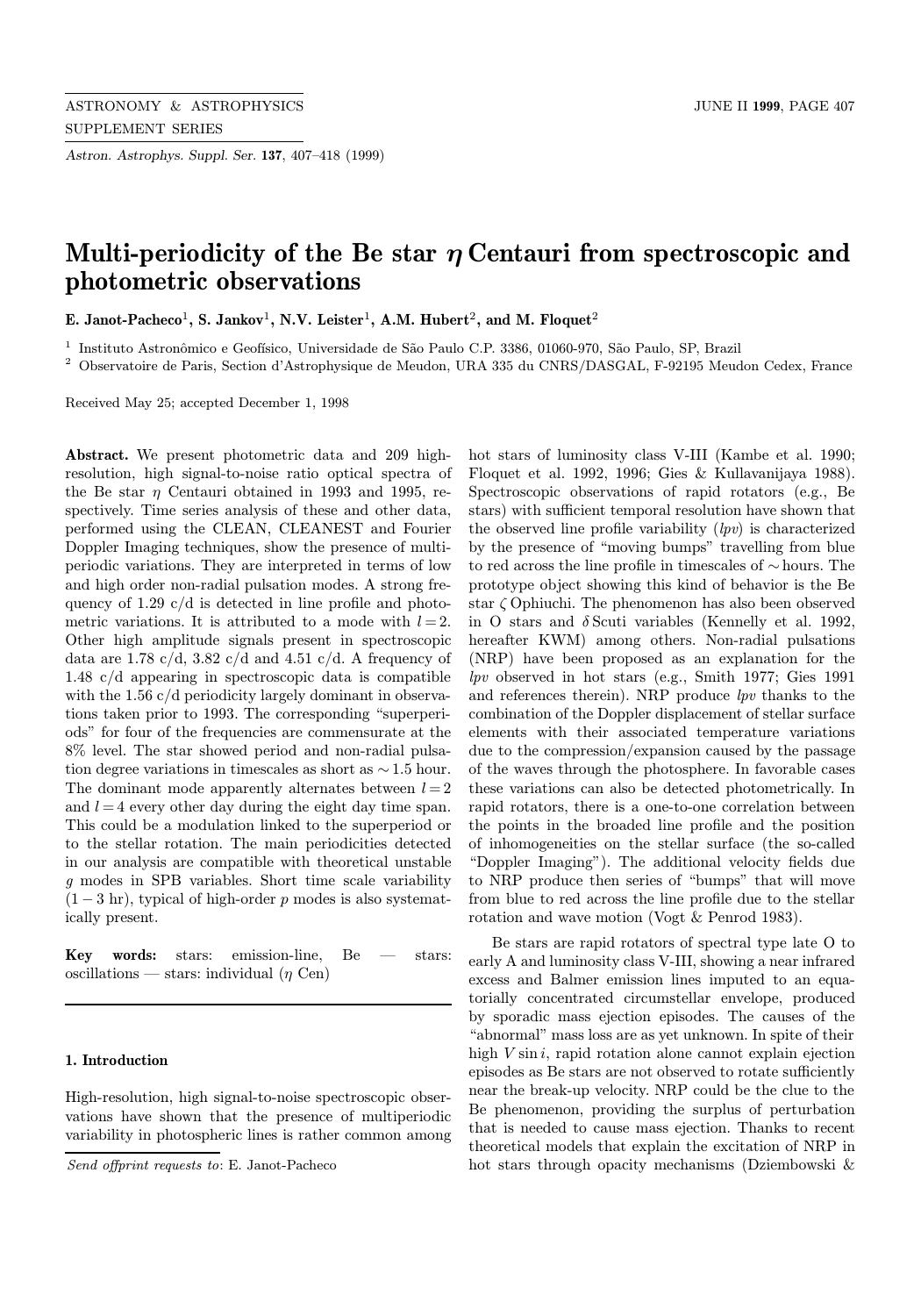Pamyatnykh 1991, 1993; Gautschy & Saio 1993), the idea that lpv in B-Be stars can be caused by NRP has been reinforced. In fact, the presence of NRP in B-Be stars (the so-called "Slowly-Pulsating Variables" - SPB) is a logical issue in the sense that it bridges the gap along the main sequence between  $\beta$  Cephei and  $\delta$  Scuti pulsating variables (Dziembowski 1997). In this paper, we present the results of an extensive search for periodic oscillations in the  $\zeta$  Oph-type Be star  $\eta$  Cen. The observational material consists of spectroscopic and photometric observations conducted at Laboratório Nacional de Astrofísica (LNA) (Pico dos Dias, MG-Brazil). Frequency analysis has been performed by means of algorithms employing Fourier techniques. Photometric and spectroscopic data of Cuypers et al.  $(1989)$  and Stefl et al.  $(1995, \text{ hereafter})$ SBHB) and photometric observations obtained with the Hipparcos satellite are also reconsidered.

 $\eta$  Cen (HD 127972; HR 5440; SAO 225044; MWC 232) is a rapidly-rotating (V sin  $i \approx 360 \text{ km s}^{-1}$ ), bright  $(V \approx 2.3)$  early-type Be/shell star. Cuypers et al. (1989) and Cuypers (1991) found triple-wave and doublewave photometric modulations with periods 1.92 d and 1.28 d, respectively. Bumps moving across the HeI 667.8 nm profile detected by Leister et al. (1994) were attributed to a NRP mode with  $|m| = l \approx 15$  or  $|m| \approx 6$ ,  $l \approx 7$ . Variability in both *lpv* (visible) and UV flux with a timescale of 1.64 c/d was detected by Gies (1994).  $\text{Štefl}$  et al. (1995) found nearly sinusoidal brightness (Strömgren system) and radial velocity variations (SiIII)  $\lambda$ 455.26 nm line) with period  $p = 0.64$  d (1.56 c/d). Finally, the Hipparcos catalogue (ESA 1997) quotes for the star a photometric period of 1.28 d ( $\equiv$  0.78 c/d).

# 2. Observations and reductions

Our spectroscopic and photometric observations were performed at the 1.6 m  $(B & C)$  and 60 cm (Zeiss) telescopes of LNA, respectively.

# 2.1. Spectroscopic observations

Spectroscopic observations were obtained during six nights of March 1995 (over a total time span of eight nights, see Table 1) with the coudé spectrograph of the 1.6 m telescope. A EMI CCD camera  $(1152 \times 770)$  pixels) was used. Spectra were taken with a grating of 1 800 l/mm (first inverse order) centered on the He I λ667.8 nm line. This arrangement yields a spectral resolution of  $R \approx 60,000$  and a wavelength range of  $\simeq 89$  Å. The signal-to-noise ratio was typically  $\simeq 250$  for exposure times between 300 and 900 s. The usual bias, flat field and Th-Ar comparison lamp spectra were taken

during each night. Observations were reduced with IRAF<sup>1</sup> using standard techniques for two-dimensional CCD data.

#### 2.2. Photometric observations

Ten nights of b (Strömgren) observations of  $\eta$  Cen were obtained in May, July and August 1993 (Table 1) with a two-channel photometer attached to the 60 cm Zeiss reflector of Laboratório Nacional de Astrofísica (LNA). The mean integration time was  $\simeq 5$  s. Only the stellar channel of the photometer is refrigerated and equipped with a b filter; the second channel is simply used to monitor a comparison star in white light. As we were only interested in searching for periodic variations with timescales  $\lesssim$  1 hour, data reduction consisted in fitting a low order polynomial to the stellar and comparison light curves for each night, and in determining the ratio variable flux/comparison flux for each Be star measurement. Frequency analysis was performed for the time series formed by these ratios.

## 3. Frequency analysis

A power spectrum obtained through a simple Fourier transform of a data string contains not only "true" frequencies present in the physical phenomenon under examination, but also many aliases introduced by data sampling. Combination of aliases can produce strong spurious peaks, and it is a difficult task to disentangle them from the "true" frequencies.

In our search for multiperiodicity in the selected  $\eta$  Cen data sets we applied the Fourier analysis and two methods that try to get rid of aliases due to data sampling. They are the CLEAN (Roberts et al. 1987) and the CLEANEST (Foster 1995) algorithms implemented in a SUN workstation by Emilio (1997). Both methods are based on modeling the observed data in Fourier space as a combination of trial trigonometric functions. CLEANEST is more powerful, because it uses more than one trial function simultaneously. In the case of our spectroscopic data, frequency analysis was performed on each of the individual time series formed by data at each resolution step across the He I  $\lambda$ 667.8 nm line profile. The *lpv* were also analysed with the Fourier-Doppler Imaging technique (FDI) (KWM). In that method, the temporal variations of the line profile series are transformed in both time and Doppler space; a two-dimensional Fourier representation of the variations is thus obtained, where the frequencies along the velocity axis can be identified with the degrees  $l$ 

<sup>1</sup> IRAF is distributed by the National Optical Astronomy Observatories, which is operated by the Association of Universities for research in Astronomy (AURA), Inc., under cooperative agreement with the National Science Foundation.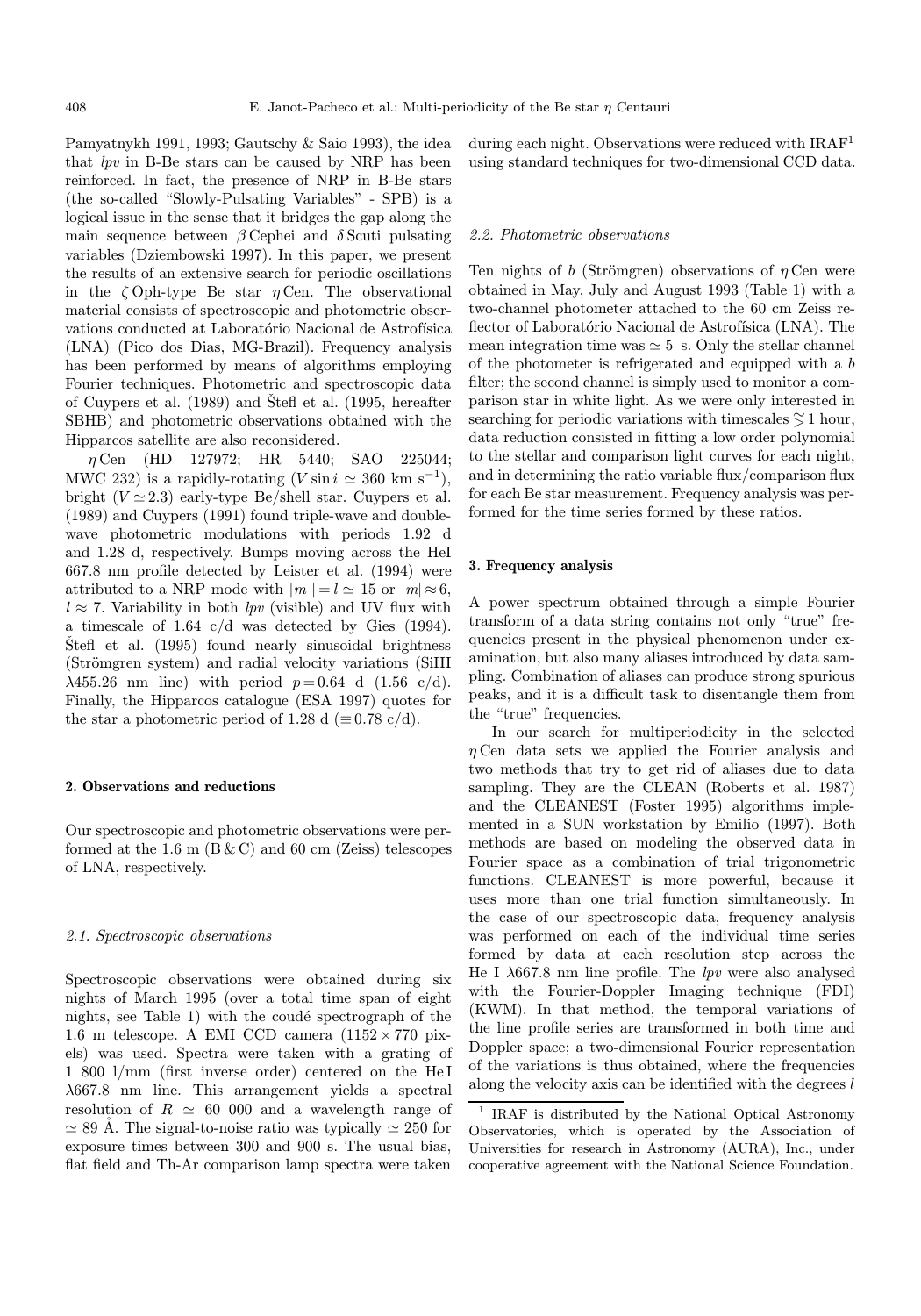Table 1. Log of observations at LNA

| Spectroscopy<br>Date<br>(1995)                     | $HJD$ span $(d)$<br>$(2449780 + )$                                                                         | Number of<br>spectra             | Photometry*<br>Date<br>(1993)                                        | $HJD$ span $(d)$<br>$(2449134 + )$                                                                                                             |
|----------------------------------------------------|------------------------------------------------------------------------------------------------------------|----------------------------------|----------------------------------------------------------------------|------------------------------------------------------------------------------------------------------------------------------------------------|
| 11/03<br>12/03<br>15/03<br>16/03<br>17/03<br>18/03 | $8.56 - 8.72$<br>$9.57 - 9.73$<br>$12.53 - 12.72$<br>$13.53 - 13.70$<br>$14.52 - 14.72$<br>$15.53 - 15.72$ | 21<br>21<br>44<br>52<br>52<br>19 | 24/05<br>25/05<br>26/05<br>09/07<br>10/07<br>11/07<br>12/07<br>29/07 | $0.34 - 0.65$<br>$1.52 - 1.66$<br>$2.49 - 2.56$<br>$46.40 - 46.48$<br>$47.33 - 47.53$<br>$48.30 - 48.40$<br>$49.30 - 49.31$<br>$66.29 - 66.42$ |
|                                                    |                                                                                                            |                                  | 27/08<br>29/08                                                       | $95.29 - 95.39$<br>$97.31 - 97.37$                                                                                                             |

\*Strömgren b filter.

rather than with the (apparent) azimuthal orders (Gough, private communication to Kennelly et al. 1997).

## 3.1. Spectroscopic data

We searched for periodicity in the *lpv* of the spectra taken at LNA. The CLEAN, CLEANEST and FDI algorithms were applied to 385 time series formed at each line-profile resolution element inside the profile. CLEAN and CLEANEST were also applied to the time series of RV, EW and FWHM measurements. Periods longer than about the total duration of the observing run, ∼ 7.16 d  $(\nu = 0.14 \text{ c/d}, \text{ which is also the formal frequency resolution.}$ tion) cannot be detected. The same procedure was applied to the RV, EW and FWHM data of SBHB.

#### 3.1.1. Line-profile variability

High order *lpv* is quite conspicuous in  $\eta$  Cen. Additional low-order lpv is also strongly present, as it can be seen in the peculiar average stellar line profile (see Fig. 1).Variations in line depth at the  $\sim 1-2\%$  level in time scales of ∼ 5 min are also observed in the central region of the He I  $\lambda$ 667.8 nm line. They are probably due to intrinsic Be-type variations probably arising in the circumstellar disk, not linked to NRP.

The CLEAN algorithm was applied to each of the 385 residual time series formed by subtracting the global mean spectrum of the observing run from each individual spectrum, and following the procedure of Gies & Kullavanijaya (1988). The gain was set at 0.8. The main peaks were identified after a few iterations, and there were no significant changes afterwards; we thus limited to 10 the number of iterations. A CLEANed periodogram at each position across the line is shown in Fig. 1 with the global average profile in the lower panel. Frequencies separated



Fig. 1. Upper panel: global CLEANed periodogram at each position across the line profile. The first and second frequencies (by order of amplitude) found at each pixel are represented by a barred ellipse and a square, respectively. Lower panel: mean He I 667.8 nm line profile of  $\eta$  Cen in 1995 March (Heliocentric wavelength)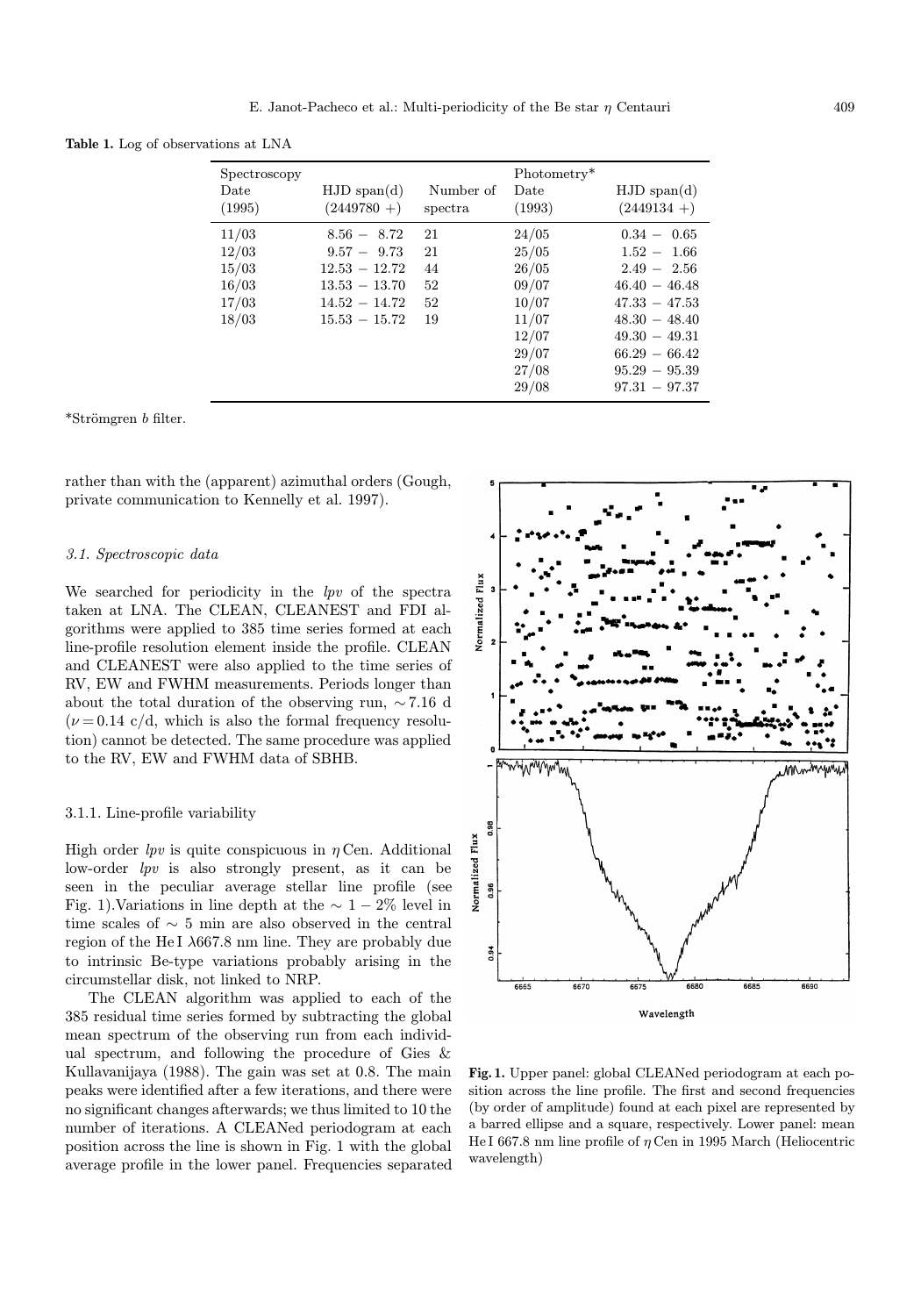by 1 c/d can be combinations of a true frequency and an alias that CLEAN could not eliminate.

Indeed, the sequences  $\sim 0.3/1.3/3.3$  and 1.7/2.7/3.7 c/d never occur together at any wavelength; only one of the frequencies of each group is probably present in the star.

We also applied the CLEANEST algorithm (Foster 1995) to our 385 time series across the line profile. This algorithm requires the number of frequencies to be defined a priori. We found that the clearest two-dimensional pattern is obtained by searching for just two frequencies. Since the method is applied to each of the 385 wavelength bin time series, more than two frequencies will show up (if more than two are present). In fact, we constructed two distinct residuals time series. A first one was formed by subtracting the global mean spectrum of the observing run from each individual spectrum; for the second one, we subtracted the mean nightly profile from each spectrum. For the first time series, lower frequencies are enhanced, while higher frequencies are more easily distinguished in the second series. Figure 2a shows the results of CLEANEST using the global mean spectrum; the corresponding periodogram summed across the wavelength axis is shown in Fig. 2b. The same is presented in Figs. 3a,b, but now using the nightly mean spectrum to form the residuals. Note that the algorithm was not able to eliminate completely the 1-day aliases.

The FDI method (KWM) was also applied to the 385 time series across the line profile. This technique maps the residuals onto a space where the coordinates are the time frequency and the normalized wavelength frequency, provided that the wavelength is mapped onto stellar longitude  $\ell_i$  using:

$$
\ell_i = \sin^{-1}\left(\frac{v_i}{v_e \sin i}\right) \tag{1}
$$

where  $v_i$  is the velocity corresponding to the wavelength bin  $i$  with respect to the center of the line (KWM). It can be shown that the normalized wavelength frequency corresponds to the pulsation degree l. In the case of sectoral modes, it will naturally be equal to  $l = |m|$ . The main advantage of this technique is that it decomposes complex patterns of multiple modes. However, great care must be taken in the interpretation of the results, since simulations indicate that there is not a one-to-one relationship between an oscillation mode and its representation in Fourier space (e.g. Kennelly et al. 1997). The FDI was applied to the two residual time series as was done with CLEANEST. The projected rotational velocity is determined in Sect. 4.1. The variations of the line profile overall shape were decomposed by the FDI method into very strong low-degree pulsation modes  $(l = 2, 4)$ , although higher degree modes up to  $l \sim 15$  can also be seen. In spite of the fact that the two-dimensional map is hampered by one-day aliases in the time frequency direction, the main frequencies coincide with that produced by CLEANEST.

**Table 2.** Frequencies  $(c/d)$  found in 1995 lpv using CLEANEST, by order of decreasing amplitude. Residuals have been obtained by doing a) spectra minus global mean spectrum, b) spectra minus nightly mean spectrum (all 6 nights together), and c) spectra minus nightly mean spectrum (each night analysed separately)

| a.                                                   | h                                    | C                                           |
|------------------------------------------------------|--------------------------------------|---------------------------------------------|
| 1.29<br>1.78<br>2.31<br>2.78<br>3.32<br>1.48<br>0.76 | 4.51<br>3.82<br>4.34<br>3.67<br>5.51 | 5.35<br>7.80<br>9.1<br>10.5<br>11.5<br>17.0 |

In order to examine the nightly variations, we also applied the CLEANEST and FDI methods to each night separately. In our case, the low limit time frequency that can be determined from each night is about 5.5 c/d (corresponding to  $\sim$  4.4 h nightly observing runs). The results are shown in Table 2 and Fig. 4 for nights May 15, 16. Note the changing pattern from night to night. In fact, for nights 11, 15 and 17 the two-dimensional map is apparently dominated by a mode with  $l = \sim 2$ , whereas for nights 12, 16 and 18 a mode with  $l = \sim 4$  is by far the strongest. However, one must be cautious about the quantitative aspect of this interpretation, because signals with frequencies  $\leq 5.5 \frac{\text{c}}{\text{d}}$  are incompletely observed on a given night (see Sect. 4.3).

This apparent mode alternation will be discussed later (see the Discussion). For reasonable values of the stellar rotation frequency (see Sect. 4.1), high intensity modes lie generally above the non-propagating line, namely  $\nu =$  $\nu_{\rm rot}|m|$ , which defines the position of surface phenomena that are locked to the stellar rotation. Those modes would thus correspond to prograde modes. Taking into account the extension in wavelength of occurrence of each frequency and from the power spectra summed across the wavelength axis (see Figs. 2b and 3b), the main detected periodicities are summarized in Table 2. Other weak modes also appear at higher frequencies. For the moment, we will not discuss which frequencies are really present in the star; it appears clear, however, that even CLEANEST is not capable of eliminating all aliases due to data sampling. It is worth noting that the spectroscopic coverage is 1.07 days observed in total over a time span of 7.16 days. Clearly the large gaps in sampling cause significant ambiguities to exist in extracting the actual power spectrum from the data.

## 3.1.2. Radial Velocity, FWHM and EW variations

The CLEAN and CLEANEST algorithms have also been applied to the time series formed by the individual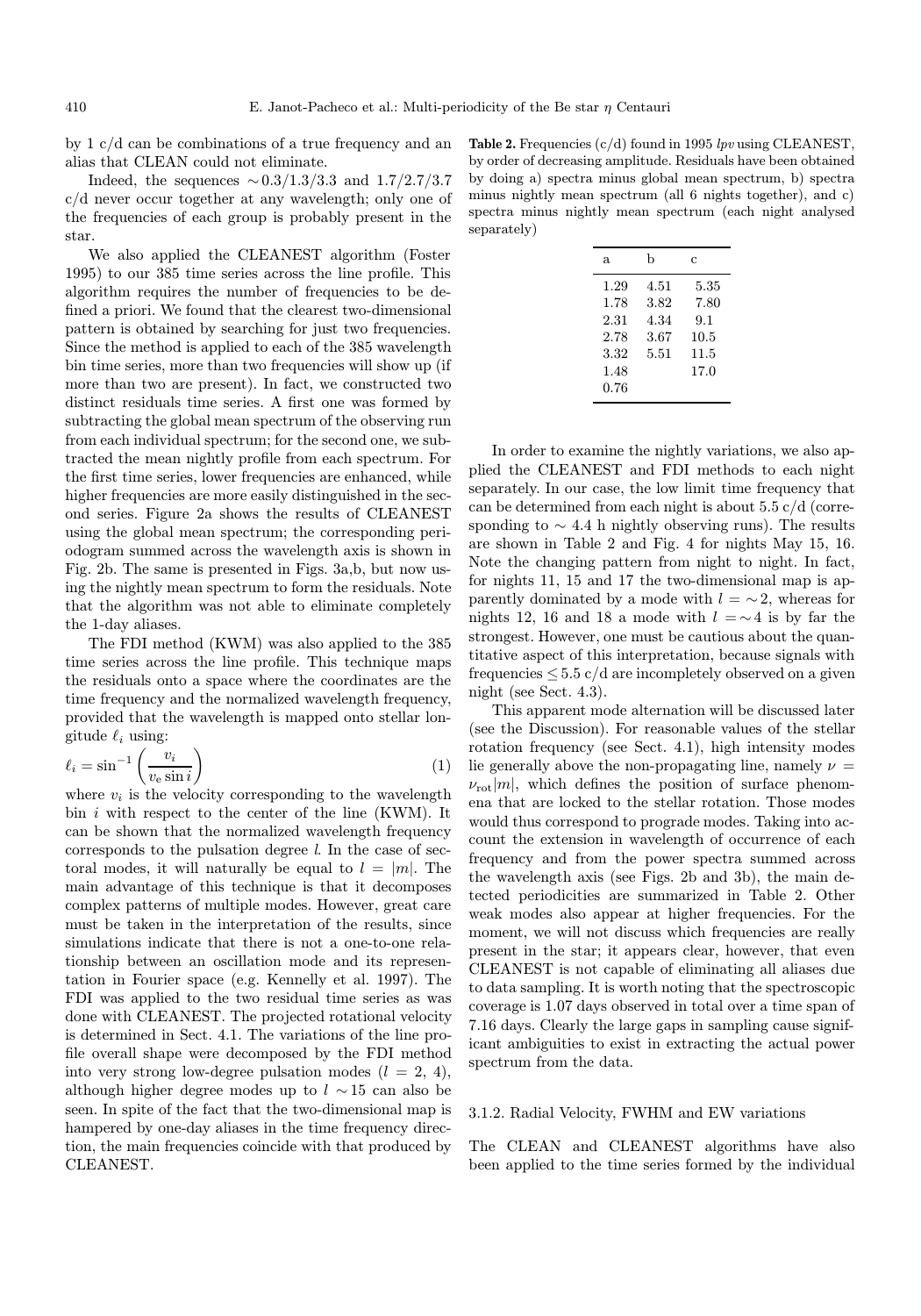

Apparent Time Frequency (cycles/day)

Fig. 2. a) Global CLEANESTed periodogram at each position across the line profile. The first and second frequencies (by order of amplitude) found at each pixel are plotted. Residuals were calculated with the global mean spectrum. The limits of the He I line are indicated. b) Corresponding periodogram summed across the wavelength axis inside (solid curve) and outside (dashed curve) the He I line

3 Apparent Time Frequency (cycles/day)

 $\overline{\mathbf{c}}$ 

 $\circ$ 

 $\mathbf C$ 

6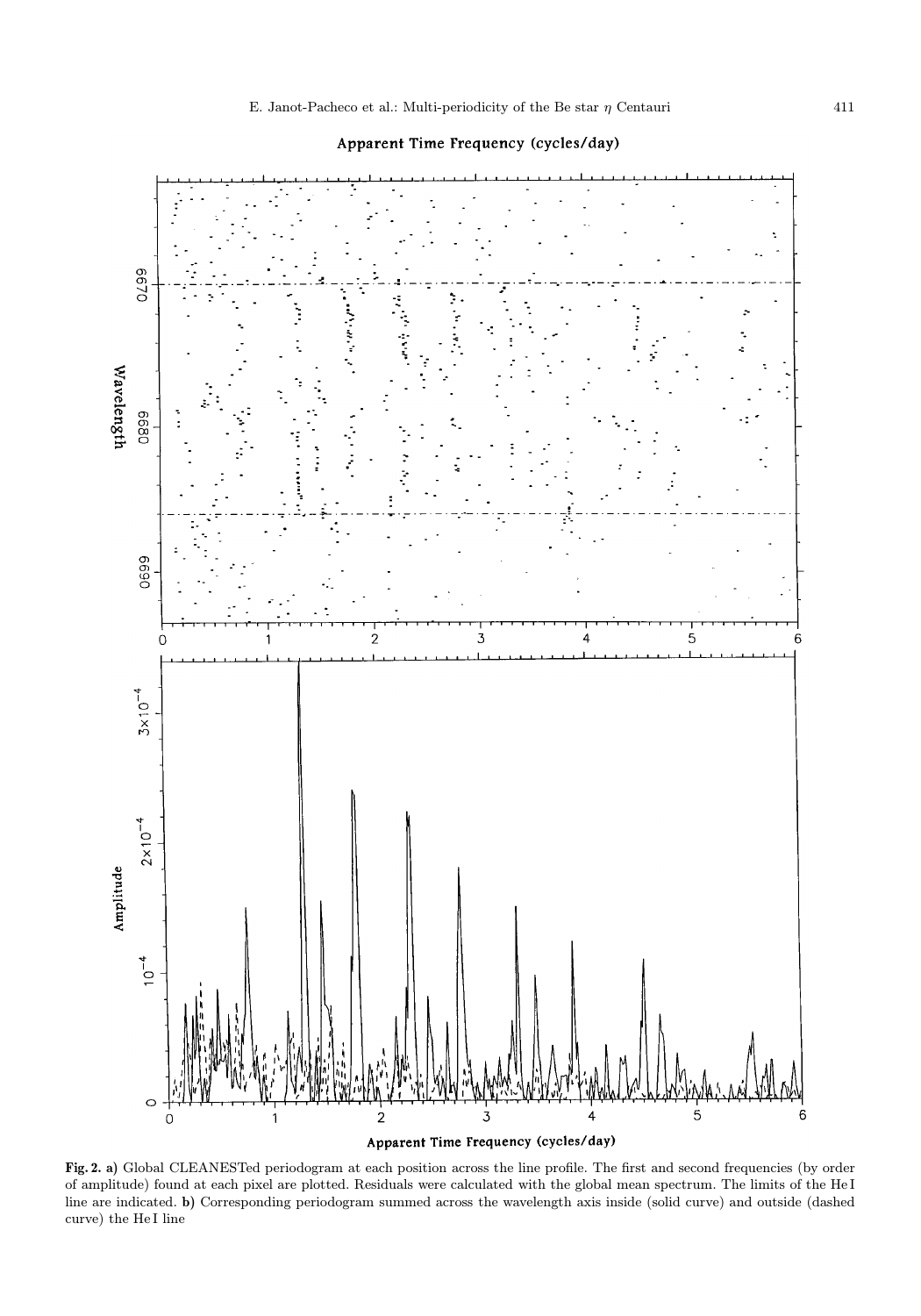

Apparent Time Frequency (cycles/day)

Fig. 3. Same as Fig. 2, but using the nightly mean spectra to construct the residuals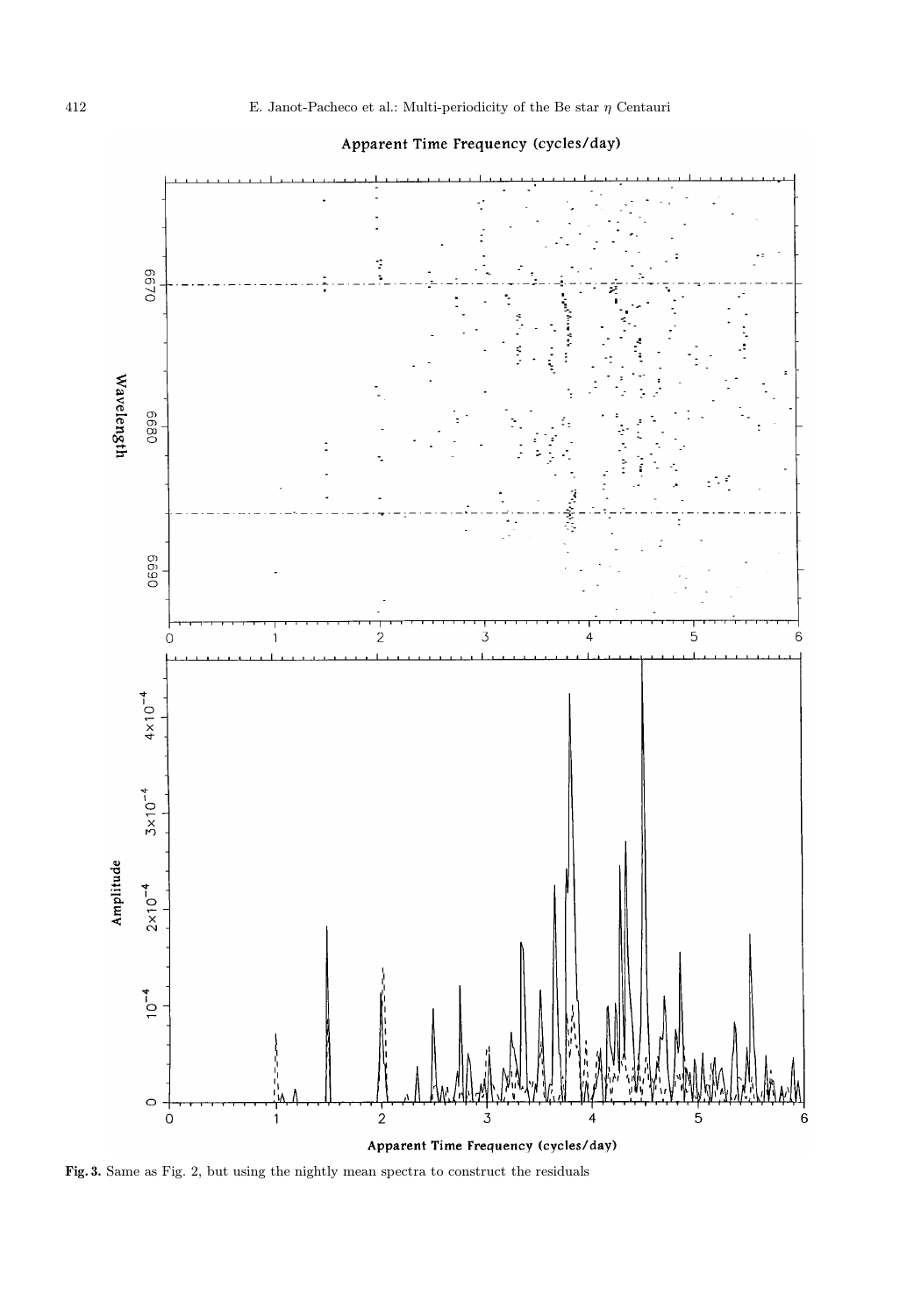

Fig. 4. a) left: Time evolution of the residuals from March 15. a) right: Fourier Doppler imaging of the corresponding line profile variations. The gray scale is normalized to the intensity of the highest  $l \approx 2$  peak. b) same as a) but for March 16. Note the dominant  $l \simeq 4$  mode

measurements of the radial velocity (RV), full width at half maximum (FWHM), and equivalent width (EW) of our He I line observations. These parameters have been measured using standard IRAF procedures. Those two algorithms have also been used to analyse the temporal series of RV, FWHM and EW data measured by SBHB in Si III  $\lambda$ 455.26 nm line profiles of  $\eta$  Cen. The main frequencies found in these analyses are shown in Table 3.

#### 3.2. Photometric data

We have searched for periodic variations in five different sets of photometric data (ground based using Strömgren  $b$ filter): (1) data published by Cuypers et al. (1989) corresponding to observations made in 1987 and (2) in 1988, (3) Hipparcos data, obtained between early 1990 and August 1992, (4) data published by SBHB, corresponding to observations collected in 1992 and (5), observations obtained at LNA in 1993. The temporal analysis of these data sets was equally performed using both the CLEAN and CLEANEST algorithms, except for Hipparcos data which have been analysed with CLEAN. In Fig. 5 we show the dirty spectrum and the periodogram of LNA May-August 1993 data, obtained with CLEAN. The typical uncertitude on the frequencies detected in our photometric data is ∼ 0.08 c/d, corresponding to the FWHM of the peaks in the periodogram. The main frequencies found in five data sets are:

- (1) 1.36, 2.45 c/d (CLEAN), 1.29 c/d (CLEANEST);
- (2) 1.56 c/d (CLEAN), 0.56, 1.59 c/d (CLEANEST);
- (3) 1.56, 2.10 c/d (CLEAN), 1.56, 2.13 c/d (CLEANEST);
- (4) 1.56 c/d (CLEAN), 1.56, 3.23 c/d (CLEANEST);
- (5) 1.56 (CLEAN).

These results compare well with time analysis of spectroscopic data (see above and Table 2). The  $0.78 \text{ c/d}$ quoted in the Hipparcos catalogue (ESA 1997) corresponds to a double-wave photometric curve; but in our frequency analysis the largely dominant periodicity is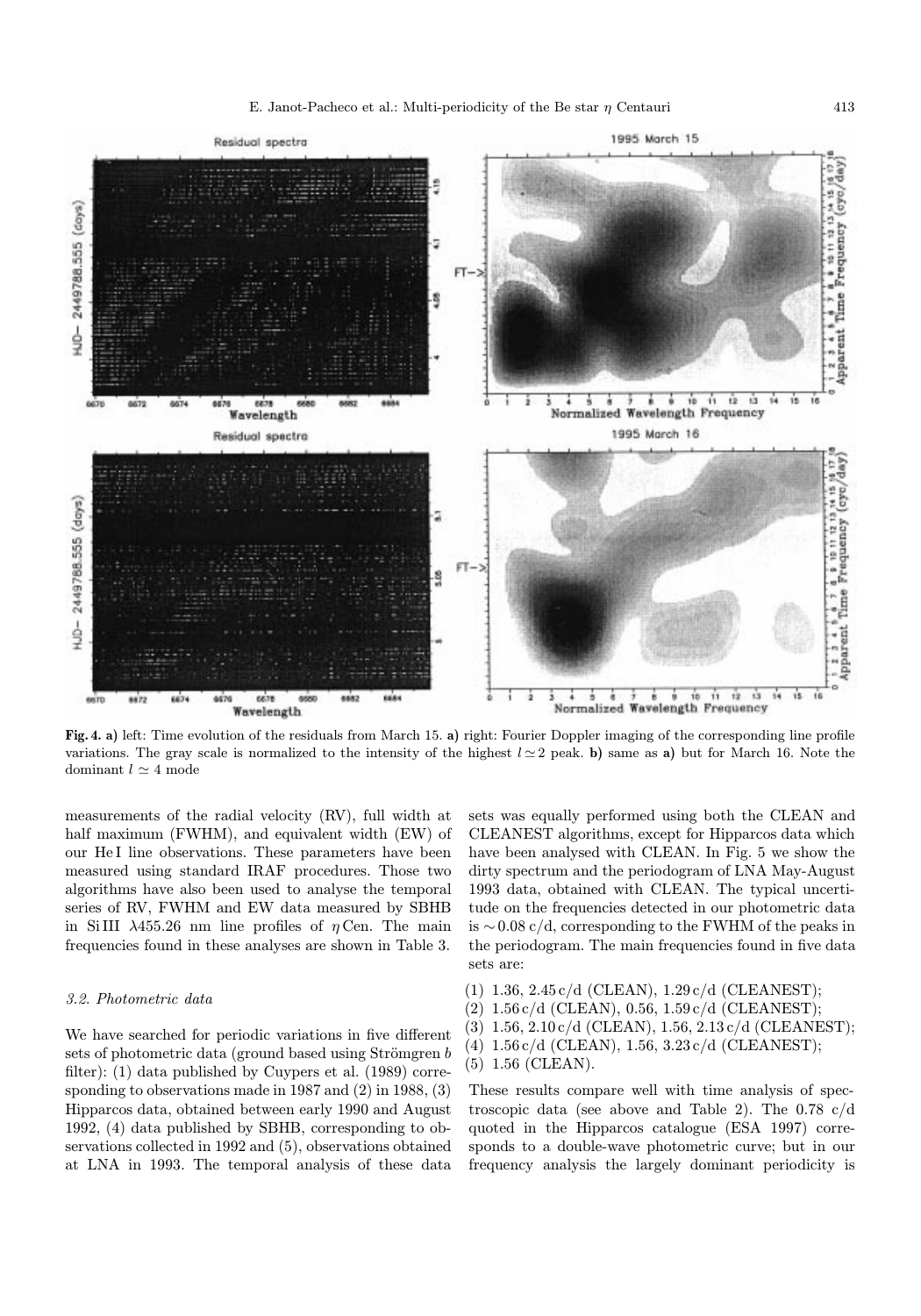| This paper (HeI)<br>RV |        | <b>FWHM</b>   |          | EW   |      | SBHB (SiIII)<br>RV |      | <b>FWHM</b> |      | EW   |      |
|------------------------|--------|---------------|----------|------|------|--------------------|------|-------------|------|------|------|
| $C^*$                  | $CL^*$ | $\mathcal{C}$ | $\rm CL$ | C    | CL.  |                    | CL   | C           | СL   |      | CL   |
| 0.76                   | 1.28   | 1.27          | 1.78     | 0.62 | 0.67 | 1.55               | 1.64 | 2.45        | 2.45 | 0.50 | 0.68 |
| 3.30                   | 2.78   | 1.47          | 1.41     | 0.77 | 1.22 | 2.75               |      |             |      | 2.18 |      |

Table 3. RV, FWHM and EW variations

 $^{\ast}C = CLEAN, \ ^{\ast}CL = CLEANEST.$ 



Fig. 5. a) Dirty spectrum for photometric measurements obtained at LNA (May-August 1993). b) Corresponding CLEANed periodogram

1.56 c/d (=  $2 \times 0.78$  c/d), corresponding to a single-wave curve. It can be noted from the results of the frequency analysis of spectroscopic (RV, FWHM and EW) and photometric data, that the frequencies found with the two algorithms do not differ significantly. Moreover, allowing for precision and alias occurrence, some frequencies (e.g., ∼ 1.29, 1.56 c/d) are found in independent data sets. This strongly suggests that these frequencies most probably are not aliases due to data sampling.

#### 4. Discussion

Our numerical simulations of time-series analysis indicates that CLEANEST is more efficient than CLEAN in identifying aliases due to the observational window (see Gies & Kullavanijaya 1988, for a discussion about CLEAN on this matter). For that reason, in the following discussion more weight will be given to results obtained with CLEANEST but keeping in mind that this algorithm does not always succeed in eliminating aliases (see, for instance, Figs. 2, 3). Data sets obtained in five different epochs are analysed in this paper. We thus expect that power spectra will be essentially contaminated by one-day aliases (relatively easy to identify) and that periodicities appearing simultaneously in several data sets can reasonably be trusted to be present in the star. In the following, we will interpret the multiperiodicity detected in  $\eta$  Centauri in the framework of NRP. Low-degree sectoral NRP modes  $(l \gtrsim 3)$  are detectable photometrically and in RV, EW and FWHM variations. They may also appear in lpv. In contrast, high-degree modes will not be detected photometrically due to cancellation effects. So, frequencies associated with low-degree modes can be identified by considering together the frequency spectra of the various kind of observable quantities.

## 4.1. Stellar parameters

The first minimum of the Fourier transformed mean spectrum can be used to estimate the projected stellar rotational velocity (Gray 1976). In the case of a Be star, factors such as gravitational darkening, shell components and shape deformation by the rapid stellar rotation can hamper the method and results must be treated with caution. Fourier transform has been applied to the mean spectrum derived from the six observing nights and from each night separately. While individual  $\lambda$  667.8 nm He I profiles show a considerable degree of asymmetry varying in time (that is,  $lpv$ ) the mean profile is globally symmetric, indicating that positive and negative bumps corresponding to higher order NRP modes are averaged in time to its zero mean value (see Fig. 6, upper panel). Fourier frequencies are reduced to velocity units assuming that the first zero of the Fourier transform of a rotational profile points to the projected rotational velocity of the star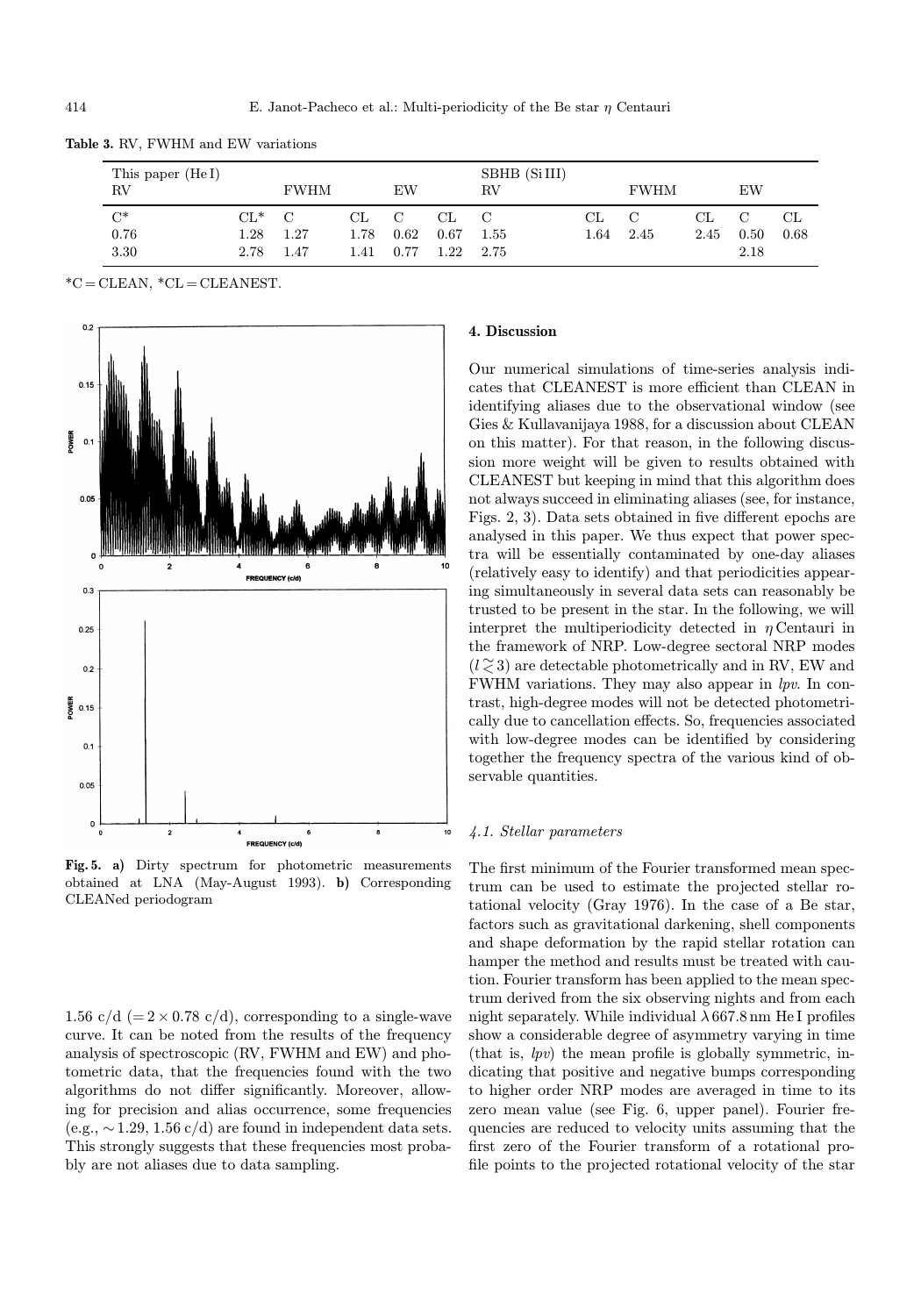(Fig. 6, lower panel). A limb darkening coefficient  $\varepsilon = 0.6$ was adopted. This analysis indicates a projected rotational velocity  $V \sin i = 350$  km s<sup>-1</sup> while the first minima of individual spectra indicate rather  $360 \pm 30$  km s<sup>-1</sup>, as can be seen for instance in Fig. 7. However, note that the second zero of the rotational mean profile is not at the expected position of about 200 km s<sup>−</sup><sup>1</sup>, being biased towards 240 km s<sup>−1</sup> (the third zero occurs at the expected position of 140 km s<sup> $-1$ </sup>). This is certainly a consequence of the significant velocity fields introduced by other sources (as e.g., non-radial pulsations) present in the stellar atmosphere. Variations of several tens kilometers per second are sometimes observed in the Fourier transform minima from night to night. They are strong enough to smear the rotation pattern or to cause the first minimum to vanish. In the frame of the NRP model this behavior can be considered as a first indication of the presence of low degree  $(l \approx 3)$  NRP velocity fields that are superposed on the global rotation velocity field, deforming individual rotation profiles and producing the corresponding variations of the measured velocities. In what follows we will adopt  $V \sin i = 350$  km s<sup>-1</sup> as the stellar equatorial velocity.

The spectral classification of Be stars is a difficult task. Gravitational reddening caused by rapid rotation and variable influence of the changing, cooler and less dense envelope will often simulate a later spectral type and a higher luminosity class. The IAU CDS data bank (Strasbourg) lists spectral classifications in the range B1 V-B3 II. SBHB propose B1 III-V based on photometric data. Hipparcos measured for the star a parallax  $\pi = 10.57 \pm 0.39$  mas. Using  $2.3 \le V \le 2.4$ ,  $0.04 \leq E(B-V) \leq 0.06$  (quoted by SBHB) and  $R = 3.1$ we get  $-2.84 \le M_V \le -2.56$ . This puts an end to the controversy concerning the luminosity class of  $\eta$  Cen: its absolute magnitude is typical of a B1 - B2 main-sequence star, a giant class being formally excluded (e.g. Lang 1992). That classification range will be adopted hereafter.

The estimation of the rotational frequency and of the critical (break-up) depends on its mass and radius. Extreme values of these parameters for main-sequence B stars are given by Harmanec (1988) and Underhill (1982). The physical dimensions of a B1-2V star are thus:  $R = 4.3 - 4.9 R_{\odot}$ ,  $M = 8.6 - 11.0 M_{\odot}$  (Harmanec) and  $R = 6.0 - 6.8 R_{\odot}$ ,  $M = 10.3 - 10.4 M_{\odot}$  (Underhill). In the Roche approximation, a star rotating at the critical (break-up) speed have  $R_e = 1.5 R_*$ . For the parameters quoted above, the extreme critical rotational frequencies (velocities) will be  $\nu_{\rm crit} = 2.00 \text{ c/d}$  ( $V_{\rm crit} =$ 744 km s<sup>-1</sup>) and  $\nu_{\rm crit} = 0.85 \text{ c/d}$  ( $V_{\rm crit} = 440 \text{ km s}^{-1}$ ), respectively. Based in a line-fitting model, Hutchings et al. (1979) used UV observations to estimate independently rotation velocities and inclination angles for a sample of O-B stars. For  $\eta$  Cen they obtain  $i = 55^{\circ}$  $(+12^{\circ}, -7^{\circ})$  and  $V_{\text{rot}}/V_{\text{crit}} = 0.65 (+0.07, -0.12)$ . Taking these values for granted,  $V \sin i = 350$  km s<sup>-1</sup>, yields for  $R_e = R_*$  an equatorial velocity  $V_e = 427$  km s<sup>-1</sup> (+44,



Fig. 6. Mean spectrum for the observing run (upper panel) and its Fourier transform (bottom panel)



Fig. 7. Positions of the first and second minima of Fourier transformed line profiles for March 15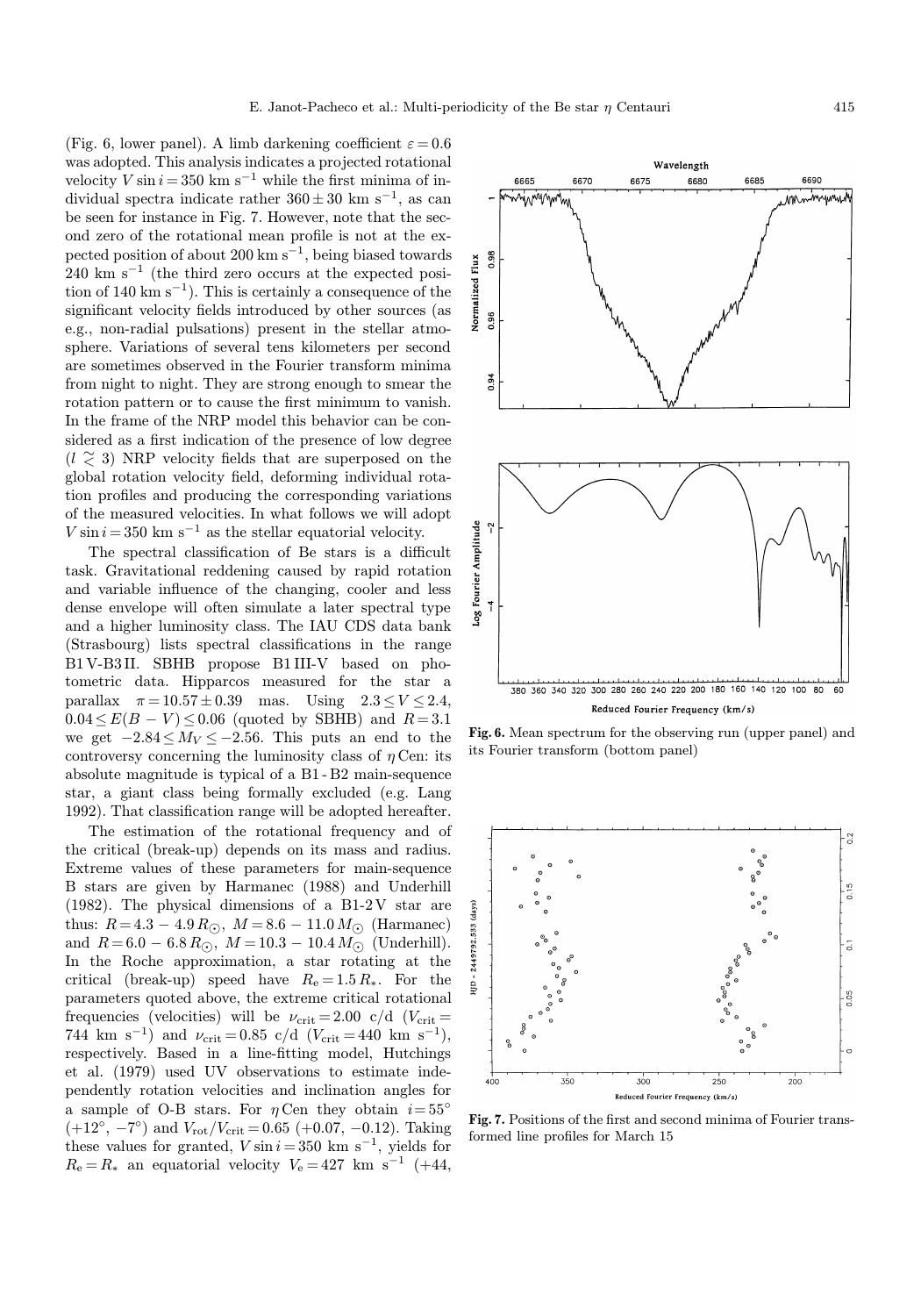−47) and 1.10 c/d  $\lesssim \nu_{\rm rot} \lesssim 2.16$  c/d (0.46 d  $\lesssim P_{\rm rot} \lesssim 0.91$  d). These results suggest that the mass and radius values of Harmanec (1988) are preferable in the present case. The critical frequency (period) of  $\eta$  Cen is thus probably  $\nu_{\rm crit} \lesssim 2.28$  c/d ( $P_{\rm crit} \gtrsim 0.44$  d). The definition of these parameters is important for the interpretation of the periodicities found in our time series analysis. For instance, frequencies greater than  $\sim$  2.3 c/d cannot be assigned to stellar rotation alone.

# 4.2. NRP frequency and mode identification

In the following, we will discuss the main frequencies detected in our temporal analysis (Table 2, Figs. 2, 3 and Sect. 3). Note that in the FDI analysis a first harmonic will have twice the l value of the corresponding fundamental mode (cf. KWM). It should be kept in mind in the subsequent discussion that the frequency resolution for our photometric and spectroscopic data is 0.08 c/d and 0.14 c/d, respectively. The reader should refer to Figs. 2 and 3 for  $lpv$  results up to 6 c/d.

1) The frequency 0.78  $c/d$  is present in RV, EW and lpv and can be partly due to a 1-day alias of 1.78 c/d. It is mentioned in the Hipparcos catalogue, implying a doublewave light curve, but for a single-wave modulation the signal would correspond to a 1.56  $c/d$  modulation (see Sect. 4.3).

2) The strongest modulation detected by CLEANEST in lpv of our 1995 spectra when the global mean spectrum is used is 1.29 c/d. It is also present in RV (CLEANEST) and FWHM (CLEAN) variations, and in our 1993 photometric data. The FDI analysis of all our spectroscopic data sets (hereafter FDIall for the sake of brevity) associates to it  $l = 1 - 3$ . One and half-day aliases of this frequency  $(2.3 \text{ and } 3.3 \text{ c/d})$  appear in lpv and other data sets. They never occur at the same time at any given wavelength.

3) A 1.56 c/d periodicity, stable and dominant in pratically all the data sets (photometric and spectroscopic, treated with both CLEAN and CLEANEST) obtained from 1987 through 1992 including Hipparcos data, if the variation is interpreted as a single-wave light curve. In this context, SBHB speculated that 1.56 c/d could be the stellar rotation frequency, the variability being due to the rotation modulation effect caused by one pattern of photospheric spots spanning the entire stellar circumference. This is in fact equivalent to a  $l = |m| = 1$  NRP pattern, whereas a double-wave variability corresponds to  $l = |m| = 2$  (cf. SBHB) (see below). The 1.56 c/d frequency is absent or very weak in LNA 1993 photometry, but it can be identified with a 1.48 c/d secondary peak appearing in our 1995 lpv and FWHM periodograms. The same could be said with respect to a 0.61 d modulation  $(≡ 1.62 \text{ c/d})$  which was detected in a multiwavelength spectroscopic campaign conducted in 1991 March-April (Gies 1994). Beating and/or NRP amplitude variations

could explain the fact that  $1.56$  c/d is by far the strongest periodicity present in  $n$  Cen in 1987, 1988 and 1992, whereas it is fairly weak during 1993 and 1995. We will return to the matter at the end of this discussion.

4) A 1.78 c/d periodicity is distinctly present in lpv (CLEAN and CLEANEST) and is also weakly present in some photometric, EW and FWHM data sets. It could be 2-day alias of 1.29  $c/d$ . This periodicity has been recently reported by Stefl et al.  $(1997)$  as a secondary signal appearing in spectroscopic material obtained during 1995-1997. The one-day alias of this frequency  $(2.78 \text{ c/d})$ is clearly seen in our lpv periodogram.

5) The frequency 3.82 c/d is quite conspicuous in the lpv analysis performed with the nightly mean spectrum (CLEANEST, Fig. 3b). This frequency appears in FDIall associated with  $l = 1 - 3$ , and the phase difference across the line profile indicates  $l = 1.9$ .

6) A peak at  $\sim$  4.34 c/d appears in the periodogram of lpv obtained with CLEANEST, using the nightly mean spectra. This frequency corresponds to  $l = 2 - 4$  in the FDIall results.

7) A variation with 4.51  $c/d$  is the strongest in the lpv analysis with CLEANEST and appears also in CLEAN results. FDIall map associates it to  $l = 3 - 5$ . The 5.5 c/d frequency present in the  $lpv$  periodogram (Fig. 3b) (presumably appearing also in Table 2, Col. c as  $5.35 \text{ c/d}$  is probably a one-day alias of this strong modulation.

8) The frequency 7.8 c/d is clearly present in the nightly analysis with CLEANEST and the FDI method, where it appears associated with  $l = 6$  (cf. Fig. 4a). This periodicity (or twice it) was detected by Leister et al. (1994), and tentatively associated with a tesseral  $l \sim 7$ ,  $m \sim 6$  mode.

9) Finally, periodicities of ∼ 9.1, 10.5, 11.5 and 17.0 c/d are also clearly present with moderate to low amplitude in some of the nights analysed separately with CLEANEST and in FDI results (see Fig. 4). It must be remembered that higher frequencies show up more easily when the nightly mean spectrum is used for constructing the residuals. Further observations with higher S/N are needed to establish the nature of such rapid periodicities, which would be characteristic of  $p$  modes. This has also been observed in the B star  $\iota$  Her (Mathias & Waelkens 1995, see below). A summary of the main frequencies that seem to be present in the star is presented in Table 4. The associated NRP degree l and/or azimuthal quantum number  $m$ found by various methods are also given.

We included in Table 4 the corresponding superperiod (travelling period of bumps through the stellar disk), namely  $|m| P$  for the cases in which a value of m could be estimated. It can be seen that with the exception of the 0.78 c/d frequency, the superperiods agree within ∼8%:  $|m| P = 0.73 \pm 0.06$  d (the agreement is better if one takes into account the correction due to the Coriolis force). The reality of this travelling period of bumps is confirmed by an independent estimation using the acceleration of the "moving bumps", that are the signature of high-order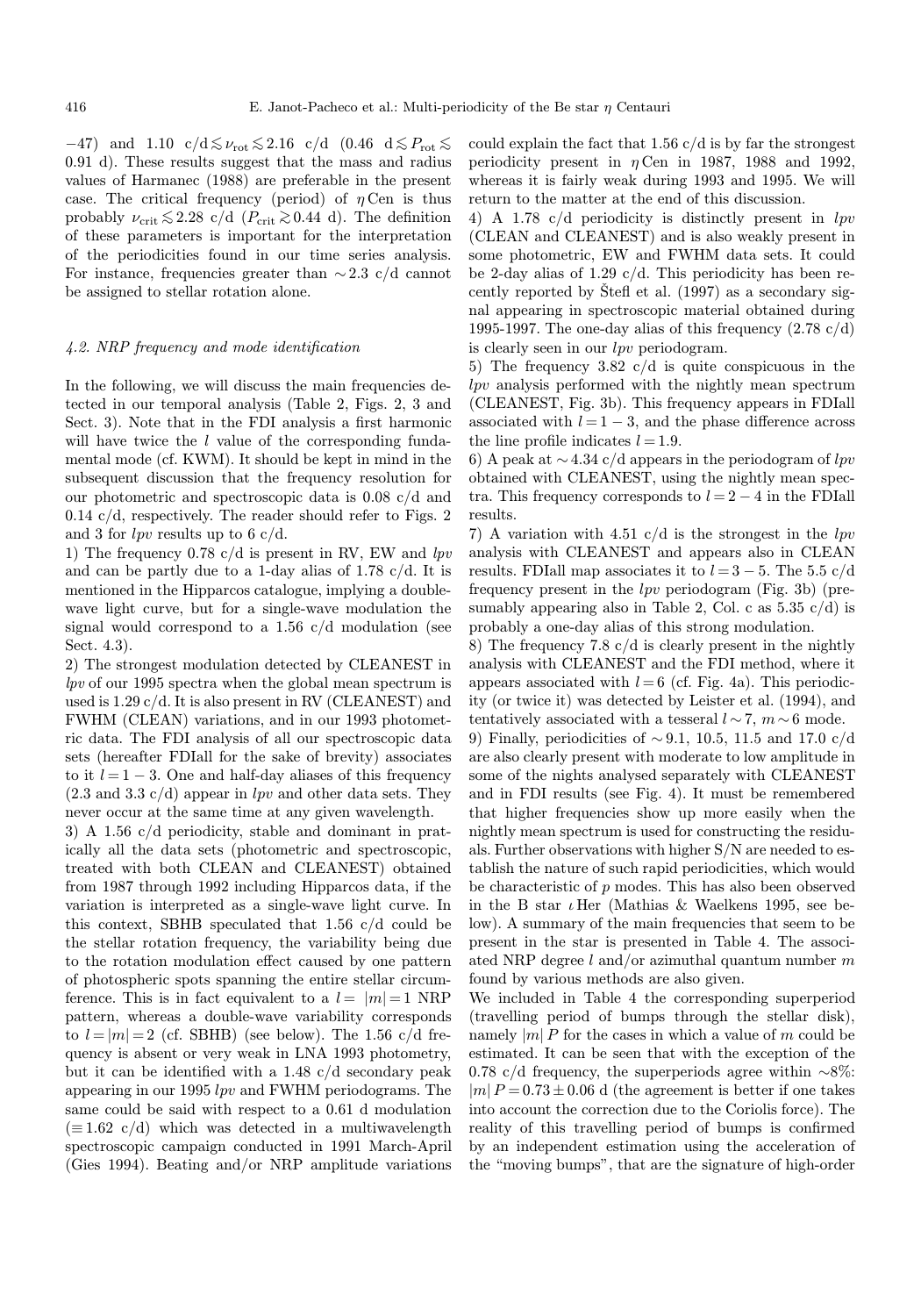Table 4. NRP degree  $l$  and azimuthal order  $m$  for the main frequencies found in this paper deduced with different methods. The corresponding superperiods are given in the last column

| $\nu(c/d)$ | FDI         | $\Omega = 1.5 \; (c/d)$   | $ m P(\mathrm{d})$ |
|------------|-------------|---------------------------|--------------------|
| 0.78       | $l = 1 - 3$ | $l = 1, m = -1$           | 1.28               |
| 1.29       | $l = 1 - 3$ | $l = 2, m = -1$           | 0.78               |
| 1.48       | $l = 3 - 5$ |                           |                    |
| 1.78       | $l = 1 - 3$ |                           |                    |
| 3.82       | $l = 1 - 3$ |                           |                    |
| 4.34       | $l = 2 - 4$ | $l = 3, m = -3$           | 0.69               |
| 4.51       | $l = 3 - 5$ | $l > 4, m = -3$           | 0.67               |
| 7.80       | $l=6$       | $l \sim 7$ , $m \sim 6^*$ | 0.77               |

\*Leister et al. (1994).

NRP modes. They are clearly seen in Fig. 4. In the case of sectoral modes, the superperiod can be written  $|m|$  $P = 2 \pi V \sin i/a$ , where a is the bump acceleration at the line center. Taking  $V \sin i = 350$  km s<sup>-1</sup>, one obtains for the 6 nights  $|m| P = 0.73 \pm 0.04$  d.

# 4.3. NRP and rotation in η Centauri: A tentative scenario

It seems clear that  $\eta$  Centauri changed its variability pattern somewhere between May 1992 (data secured by SBHB) and May 1993 (LNA photometric data, this paper). The earlier pattern was dominated by a 1.56 c/d periodicity present in spectroscopic (EW, FWHM, RV) and photometric measurements. In particular, photometric data are well reproduced by a single−wave light curve which corresponds to a  $m = 1$  NRP mode. After the beginning of 1993 and up to mid-March 1995, the star shows a richer frequency spectrum, with four rather intense signals: 1.29, 1.78, 3.82 and 4.51 c/d (see Figs. 2, 3 and Table 4). The changing temporal behavior of the frequency spectrum of multiperiodic Be stars is a subject of current investigation (e.g. Smith 1985; Ružić et al. 1994; Zhiping & Aying 1997;  $\text{\r{S}tefl}$  et al. 1997). In the case of NRP, nonlinearity, beating of high amplitude modes and resonant coupling between modes may render rather difficult to establish a definitive picture of the stellar pulsation characteristics. Even if the influence of the observational window function and its associated aliases is properly taken into account, possible intrinsic variability of mode amplitudes may entangle the situation even further. These considerations suggest that many factors can explain the changing variability pattern of  $\eta$  Cen.

A remarkable behavior appearing in the nightly FDI analysis of our data can be seen in Fig. 4. For the night of March 15, a mode with  $l = 2$  is largely dominant. The time resolution is insufficient to allow the corresponding frequency to be determined, but from Table 4, it can be identified with 1.29  $c/d$ . In the subsequent night (March 16, Fig. 4b) the pattern radically changed, being now dominated by a mode with  $l = 4$  that can equally be associated with the frequency 4.51  $c/d$  (see Table 4). This sort of alternating condition is also clearly observed for the other March 1995 data, namely that nights 11, 17 show a strong  $l = 2$  mode, whereas the pattern is dominated by a  $l = 4$ in nights 12, 18. This ∼ 2-day mode alternation can be due to a beat modulation linked to the travelling period of bumps/or to the stellar rotation: the repetition of the two distinct NRP dominant surface patterns occurs each  $\sim$  2 days  $\simeq$  3 superperiods (see above). This is similar to the proposition by SBHB, namely that 1.56 c/d could be the stellar rotation frequency.

NRP frequencies measured in an inertial frame can be written  $\nu = \nu_0 \pm m (1 - C_{\rm nl}) \Omega_{\rm rot}$ , where  $\nu_0$  is the frequency in the stellar frame for a non-rotating star, and  $\Omega_{\text{rot}}$  is the stellar rotation frequency. Adopting  $\Omega_{\rm rot} = 1.5 \text{ c/d}$  as a working hypothesis and supposing that NRP in  $\eta$  Cen are high radial order g modes (in which case  $\nu_0 \approx 0$  and  $C_{\rm nl} \simeq 1/(l(l+1))$ , cf. Dziembowski & Pamyatnykh 1993; Gautschy & Saio 1993), some of the frequencies in Table 4 can be reproduced: the corresponding  $l, m$  values are reported in the third column of the table. Note that they do not differ significantly from the other results, given the uncertainties. The frequencies in Table 4 are in good agreement with theoretical calculations by Gautschy & Saio (1993) of unstable NRP g-modes in hot B stars (with the exception of the 7.8  $c/d$  signal). Other high value frequencies  $(9.1, 10.5, 11.5, 17 \text{ c/d})$  seem also to be present in the CLEANEST results for the nights analysed separately. They are more compatible with  $p$  modes of hot stars, which could exist in the limit between the  $\beta$  Cephei and the typical SPB stars in the HR diagram. In these "hybrid" stars,  $p$  and  $q$  modes would be unstable (Mathias & Waelkens 1995). Indeed,  $\eta$  Centauri could be another example of such intermediate stars: it is a rather luminous B star, located near the lower border of the  $\beta$  Cephei region. This subject will be further developed in a forthcoming paper (Janot-Pacheco et al., in preparation).

## 5. Summary and conclusions

In this paper, we analysed new photometric and spectroscopic data of  $\eta$  Centauri obtained in 1993 and 1995, observations published by SBHB and Cuypers et al. (1989) and Hipparcos photometric data (1997). A search for periodicities was performed with the help of CLEAN, CLEANEST and the Fourier Doppler Imaging (FDI) methods. Multiperiodic variability seems to be definitively established for this rapidly rotating Be star, and we interpret it in terms of non-radial pulsations. Indeed, the pulsation theory predicts the occurrence of unstable modes in B stars, excited by the metal opacity mechanism.

The star shows amplitude and frequency variability in time scales of years (e.g. before and after early 1993), days